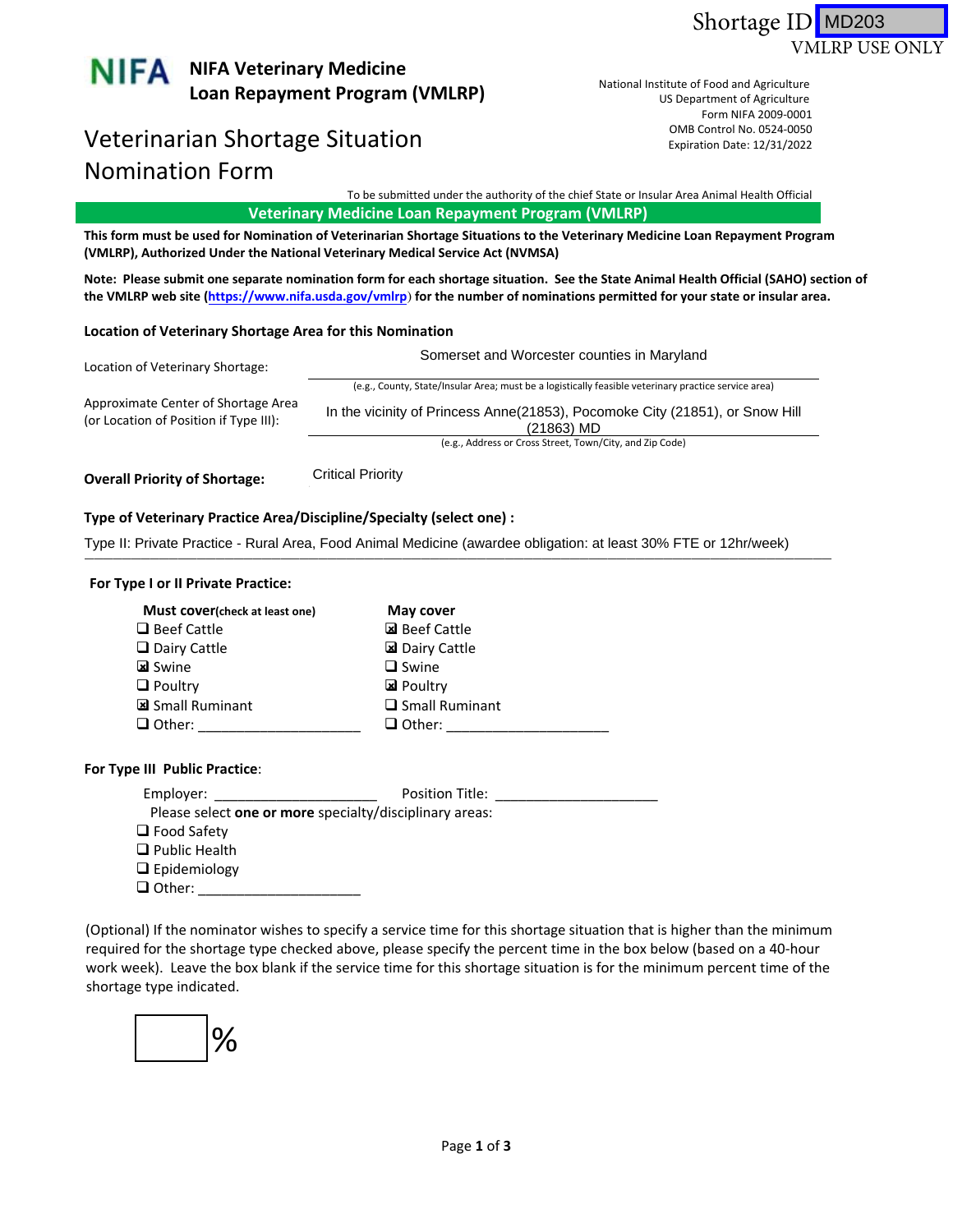Please describe the **importance and objectives** of a veterinarian filling this shortage situation as well as being located in the community, area, state/insular area, or position requested above (limit your response to 1500 characters).

Placing a food animal veterinarian in this region of Maryland will provide animal producers with an enhanced local source of expertise pertaining to diseases and management of food animal species. The area has lost several food animal practitioners in the past years without replacement. In addition providing routine preventative medicine visits, tending to sick animals, and responding to emergency calls, a veterinarian with food animal expertise would serve producers by acting as an expert consultant with regard to nutrition, animal welfare, and public perception of routine agricultural practices, the relationship between food animals and public health, antibiotic resistance, and being proactive as opposed to defensive when dealing with issue surrounding animal husbandry. The anticipated time commitment for food animal work is at least 30%.

 Please describe the **activities** of a veterinarian meeting this shortage situation in the community, area, state/insular area, or position requested above (limit your response to 1500 characteers or less).

The veterinarian filling the shortage will spend a minimum of 12 hours per week engaged in food animal practice. The practice area includes small ruminants, beef cattle, and noncommercial poultry. It is anticipated that the veterinarian filling the shortage would spend the remaining portion of their professional effort in a combination of food animal, equine, or companion animal practice. This area of Maryland is on the eastern shore. The Maryland counties in this proposed designated area have a total of 1 to 2 food animal veterinarians. This number has decreased since 2013 where there were 9 practicing veterinarians. This area has numerous commercial poultry and food animal commercial operations which employ their own veterinarians, who do not provide any veterinary service to the private sector. The counties are also within reasonable practice distance to Accomack county, Virginia and Sussex county, Delaware. It is anticipated that a veterinarian filling this critical shortage area would provide some service in one or more of these out of state county

 Please describe any past efforts to recruit and retain a veterinarian in the shortage situation identified above (limit your response to 750 characters or less).

No formal recruiting effort has been undertaken by this agency or any other state agency. This area has been the subject of numerous discussions concerning food animal workforce shortages. Empirical information strongly suggests that while the number of noncommercial food animal premises has declined in the past 20 years, the number of veterinary hours of food animal practice has fallen even faster. Producers complain about the difficulty in getting veterinary service; practitioners complain about the difficulty in hiring and retaining new associates.

 Please describe the risk of this veterinarian position not being secured or retained. Include the risk(s) to the production of a safe and wholesome food supply and to animal, human, and environmental health not only in the community but in the region, state/insular area, nation, and/or international community (limit your response to 2000 characters or less).

This is a very under-served multi county food animal practice area in Maryland. The greatest risk is that a foreign animal disease will enter the State and go undetected or unreported because many producers do not have easy access to a local veterinarian. Maryland like all states relies heavily on the valuable partnership between the veterinarian and the producer to quickly identify and report suspected foreign animal diseases and other animal disease outbreaks. Because of known patterns of food animal movement and commerce, adjacent states within the proposed practice area are vulnerable to contagious diseases that occur in this region of Maryland and the reverse.